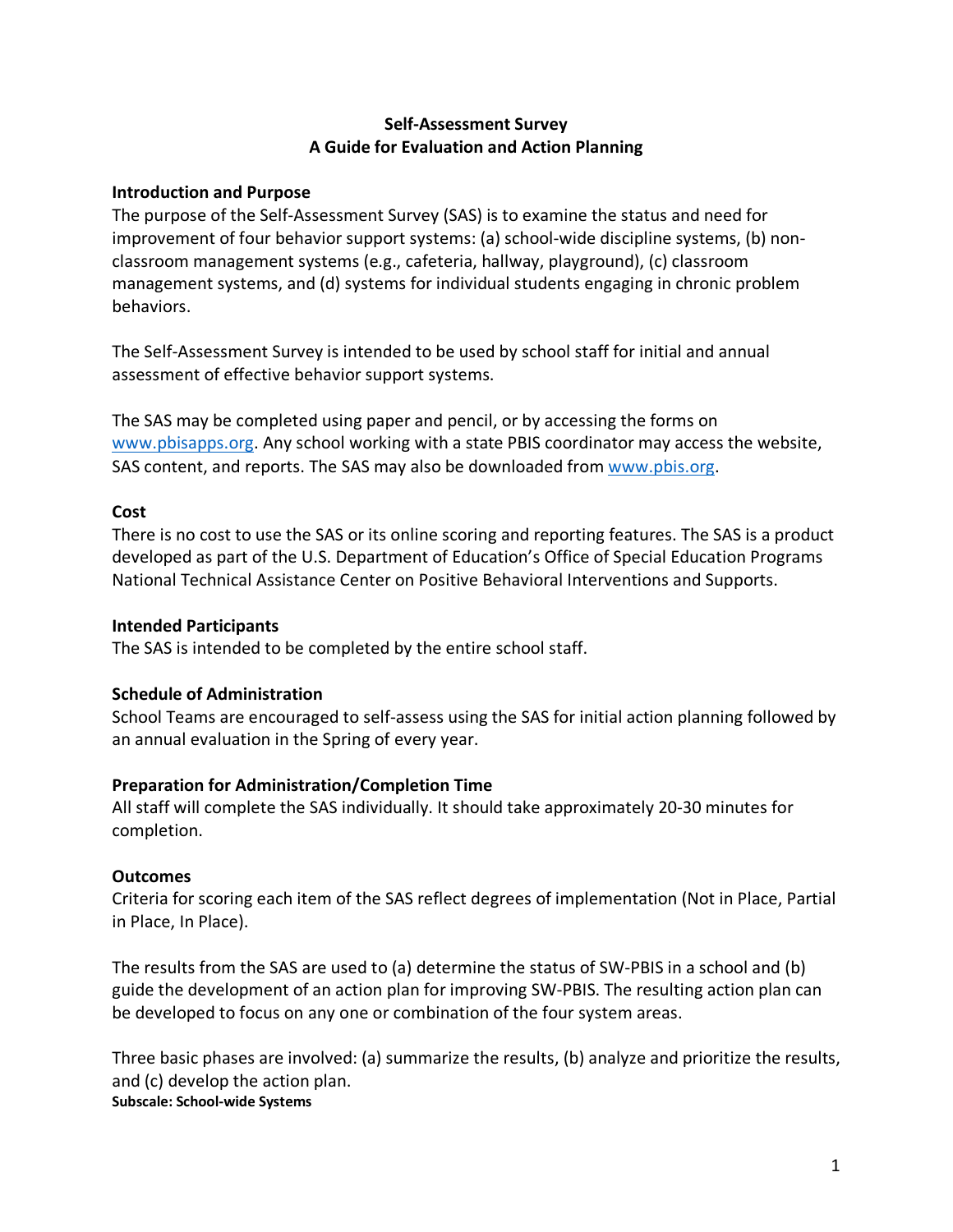*School-wide is defined as involving all students, all staff, & all settings.*

| Feature                                                                                                      | Possible Data Sources                                                                                                                                | <b>Scoring Criteria</b>                                                                                                                                                                                                                                                                                                                                                                                      |
|--------------------------------------------------------------------------------------------------------------|------------------------------------------------------------------------------------------------------------------------------------------------------|--------------------------------------------------------------------------------------------------------------------------------------------------------------------------------------------------------------------------------------------------------------------------------------------------------------------------------------------------------------------------------------------------------------|
| 1. A small number (e.g. 3-5) of<br>positively & clearly stated student<br>expectations or rules are defined. | Matrix<br>Student handbook<br>Staff handbook                                                                                                         | Not in Place - Behavioral expectations<br>have not been identified, are not all<br>positively stated, or are more than 5 in<br>number.<br>Partially in Place - Behavioral<br>expectations identified but may not be<br>positively stated or included in the<br>matrix.<br>In Place - Five or fewer behavioral<br>expectations exist that are positive and<br>identified for specific settings.               |
| 2. Expected student behaviors are<br>taught directly.                                                        | Lesson plans<br>Teaching schedule                                                                                                                    | Not in Place - Expected behaviors are<br>not taught.<br>Partially in Place - Expected behaviors<br>are taught informally or inconsistently.<br>In Place - Formal system with written<br>schedules is used to teach expected<br>behaviors directly to students across<br>classroom and campus settings.                                                                                                       |
| 3. Expected student behaviors are<br>rewarded regularly.                                                     | School-wide recognition<br>system                                                                                                                    | Not in Place - There is no school-wide<br>system for regularly rewarding or<br>reinforcing student behavior.<br>Partially in Place - There is a school-<br>wide system for regularly rewarding or<br>reinforcing student behavior but it is<br>not consistently utilized.<br>In Place - A school-wide system for<br>regularly rewarding or reinforcing<br>students is in place and consistently<br>utilized. |
| 4. Problem behaviors (failure to meet<br>expected student behaviors) are<br>defined clearly.                 | Problem behavior definitions<br>٠<br>Staff handbook<br>$\bullet$<br>Student handbook<br>$\bullet$<br>School policy<br>$\bullet$                      | Not in Place - No clear definitions exist.<br>Partially in Place - Definitions exist but<br>are not clear.<br>In Place - Definitions for problem<br>behaviors are clearly defined.                                                                                                                                                                                                                           |
| 5. Consequences for problem<br>behaviors are defined clearly.                                                | Discipline flowchart<br>٠<br>Problem behavior definitions<br>٠<br>Code of conduct<br>$\bullet$<br>Student handbook<br>$\bullet$<br>Board policy<br>٠ | Not in Place - School-wide<br>consequences for problem behaviors<br>are not defined.<br>Partially in Place - School-wide<br>consequences for problem behaviors<br>are defined, but are not clear.                                                                                                                                                                                                            |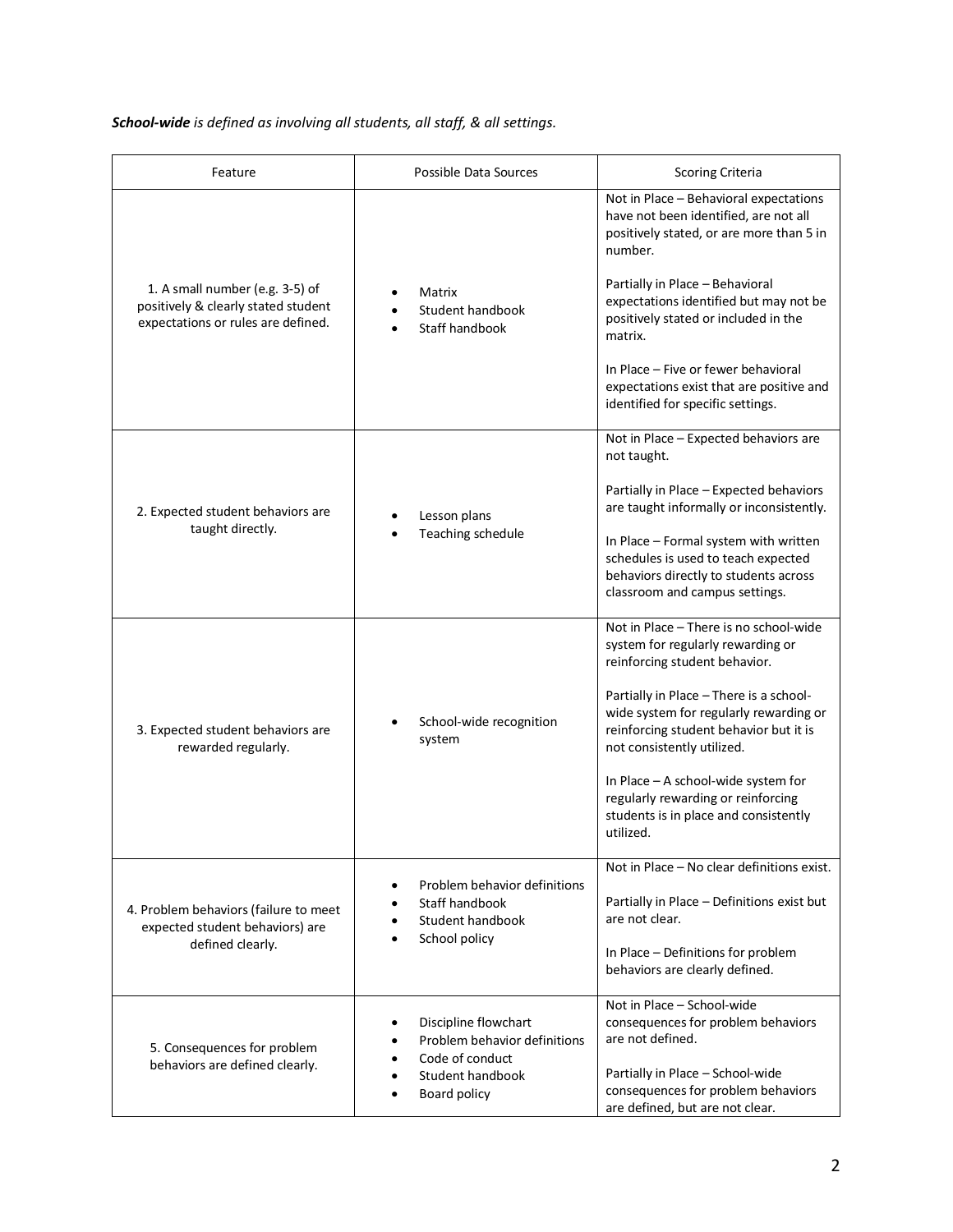|                                                                                                 |                                                                                         | In Place - School-wide consequences<br>for problem behaviors are defined and<br>are clear.                                      |
|-------------------------------------------------------------------------------------------------|-----------------------------------------------------------------------------------------|---------------------------------------------------------------------------------------------------------------------------------|
|                                                                                                 | Discipline flowchart                                                                    | Not in Place - Distinctions between<br>office v. classroom managed behaviors<br>are not defined.                                |
| 6. Distinctions between office v.<br>classroom managed problem behaviors<br>are clear.          |                                                                                         | Partially in Place - Office v. classroom<br>managed behaviors are defined, but<br>are not clear.                                |
|                                                                                                 |                                                                                         | In Place – Distinctions between office<br>v. classroom managed behaviors are<br>defined and are clear.                          |
|                                                                                                 | Discipline flowchart                                                                    | Not in Place - No options exist when<br>problem behavior occurs, leading to<br>the cessation of classroom instruction.          |
| 7. Options exist to allow classroom<br>instruction to continue when problem<br>behavior occurs. |                                                                                         | Partially in Place - Some options exist<br>but still result in loss of classroom<br>instruction.                                |
|                                                                                                 |                                                                                         | In Place - Options exist and seamlessly<br>allow classroom instruction to continue<br>when problem behavior occurs.             |
|                                                                                                 | School safety plan<br>٠<br><b>Emergency Guidebook</b><br>٠<br>Crisis Response Plan<br>٠ | Not in Place - Procedures are not in<br>place for addressing<br>emergency/dangerous situations.                                 |
| 8. Procedures are in place to address<br>emergency/dangerous situations.                        |                                                                                         | Partially in Place - Procedures are in<br>place but faculty, staff, and students do<br>not practice procedures regularly.       |
|                                                                                                 |                                                                                         | In Place - All faculty, staff, and<br>students know and regularly practice<br>procedures for emergency/dangerous<br>situations. |
|                                                                                                 | Tier I PBIS Team meeting<br>٠<br>minutes                                                | Not in Place - A team for behavior<br>support planning and problem solving<br>is not developed.                                 |
| 9. A team exists for behavior support<br>planning & problem solving.                            | Tier I meeting roles and<br>٠<br>responsibilities list<br>Tier I action plan            | Partially in Place - A team is developed<br>but does not meet regularly.                                                        |
|                                                                                                 |                                                                                         | In Place - A team is developed and<br>meets regularly to discuss school-wide<br>data and monitor/revise team action<br>plan.    |
| 10. School administrator is an active<br>participant on the behavior support<br>team.           | Tier 1 PBIS Team roles and<br>responsibilities list                                     | Not in Place - Administrator does not<br>attend team meetings.                                                                  |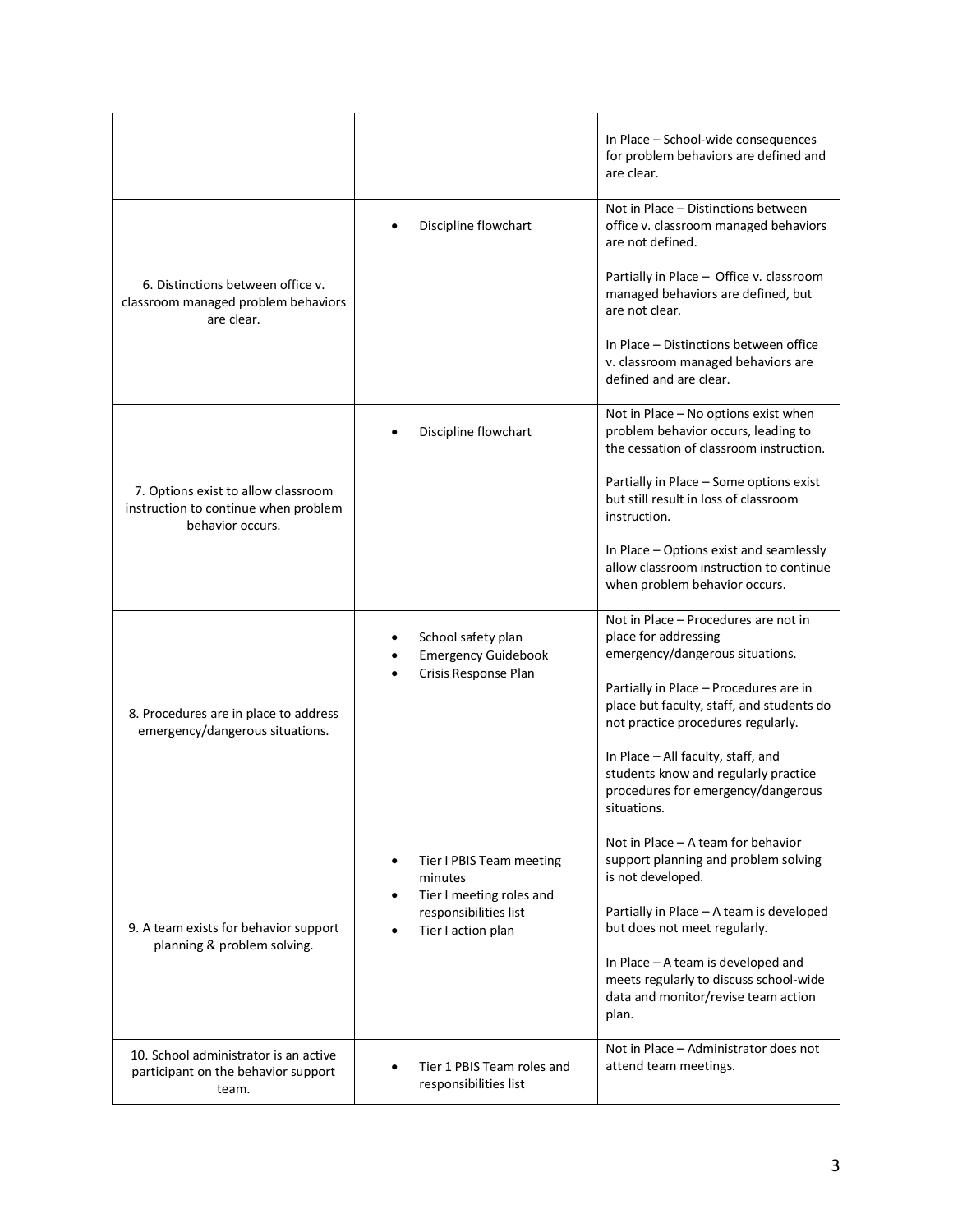|                                                                                                                                                   | Tier 1 PBIS Team meeting<br>٠<br>minutes                                                            | Partially in Place - Administrator<br>attends team meetings, but not<br>regularly.<br>In Place - Administrator regularly<br>attends team meetings.                                                                                                                                                                                                                                            |
|---------------------------------------------------------------------------------------------------------------------------------------------------|-----------------------------------------------------------------------------------------------------|-----------------------------------------------------------------------------------------------------------------------------------------------------------------------------------------------------------------------------------------------------------------------------------------------------------------------------------------------------------------------------------------------|
| 11. Data on problem behavior patterns<br>are collected and summarized within<br>an on-going system.                                               | Data management system<br>Data Team/Manager<br>Big 5 Report                                         | Not in Place - Data is not collected.<br>Partially in Place - Data is collected but<br>is not summarized regularly.<br>In Place - Data is collected and<br>summarized regularly by a team.                                                                                                                                                                                                    |
| 12. Patterns of student problem<br>behavior are reported to teams and<br>faculty for active decision-making on a<br>regular basis (e.g. monthly). | <b>Big 5 Report</b><br>٠<br>Tier 1 PBIS Team meeting<br>minutes<br>Faculty meeting minutes<br>٠     | Not in Place - A procedure for<br>informing teams/faculty of student<br>behavior is not in place.<br>Partially in Place - Teams and/or<br>faculty inconsistently receive reports of<br>student behavior and/or procedures<br>for reporting are not formalized and<br>used consistently.<br>In Place - Procedures for reporting and<br>student behavior are formalized, in<br>place, and used. |
| 13. School has formal strategies for<br>informing families about expected<br>student behaviors at school.                                         | <b>Student Code of Conduct</b><br>School website                                                    | Not in Place - Behavioral expectations<br>are not communicated to families.<br>Partially in Place - Families are<br>inconsistently informed of expected<br>student behaviors.<br>In Place - Formalized procedures for<br>informing families of expected student<br>behaviors are in place and used.                                                                                           |
| 14. Booster training activities for<br>students are developed, modified, &<br>conducted based on school data.                                     | Teaching schedule<br>Regular item on the monthly<br>$\bullet$<br>Tier 1 PBIS Team meeting<br>agenda | Not in Place - Booster training<br>activities are not conducted.<br>Partially in Place - Booster training<br>activities are developed but not<br>modified or implemented.<br>In Place - Booster training activities<br>that provide supplemental instruction<br>on school-wide expectations are<br>developed, modified, and conducted<br>based on school data.                                |
| 15. School-wide behavior support team<br>has a budget for (a) teaching students,<br>(b) on-going rewards, and (c) annual<br>staff planning.       | School PBIS budget<br>(independent of school<br>budget)                                             | Not in Place - Behavior support team<br>does not have a budget for PBIS.                                                                                                                                                                                                                                                                                                                      |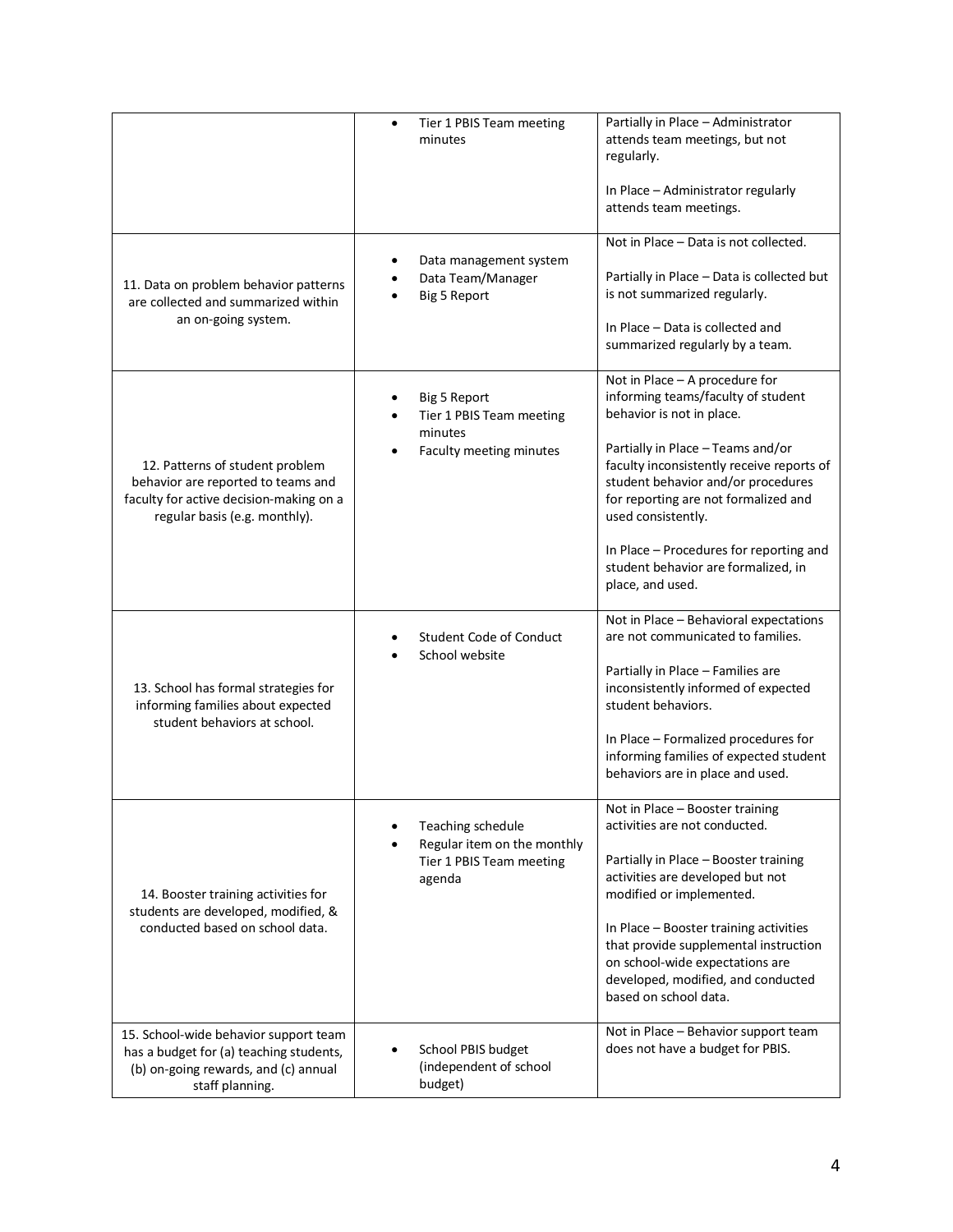|                                                                                                                                              | Funds are available through<br>general school budget to<br>assist with SW-PBS    | Partially in Place - Behavior support<br>team has funds for PBIS but a line-item<br>in the school budget is not in place.<br>In Place – Behavior support team has a<br>budget or a line-item for PBIS included<br>in the school budget.                                                                      |
|----------------------------------------------------------------------------------------------------------------------------------------------|----------------------------------------------------------------------------------|--------------------------------------------------------------------------------------------------------------------------------------------------------------------------------------------------------------------------------------------------------------------------------------------------------------|
| 16. All staff are involved directly and/or<br>indirectly in school-wide interventions.                                                       | Staff are on various teams<br>(e.g., data, expectations,<br>reinforcement, etc.) | Not in Place - Few staff (e.g., only<br>leadership team members.) are<br>involved in school-wide interventions<br>(i.e., teaching, recognition, & response<br>to problems).<br>Partially in Place - Some staff (e.g.,<br>leadership team and some teachers)<br>are involved in school-wide<br>interventions. |
|                                                                                                                                              |                                                                                  | In Place - All staff are involved in<br>school-wide interventions.                                                                                                                                                                                                                                           |
|                                                                                                                                              | <b>PBIS Trainings</b>                                                            | Not in Place - No access to on-going<br>training or support from district<br>personnel.                                                                                                                                                                                                                      |
| 17. The school team has access to on-<br>going training and support from district<br>personnel.                                              |                                                                                  | Partially in Place - District personnel<br>offer infrequent trainings and<br>inconsistent support.                                                                                                                                                                                                           |
|                                                                                                                                              |                                                                                  | In Place – School teams are encouraged<br>to attend the regularly offered district<br>trainings and support.                                                                                                                                                                                                 |
|                                                                                                                                              | <b>School Action Plan</b><br>District Report                                     | Not in Place - District does not require<br>schools to report on the social climate,<br>discipline level, or student behavior.                                                                                                                                                                               |
| 18. The school is required by the<br>district to report on the social climate,<br>discipline level or student behavior at<br>least annually. |                                                                                  | Partially in Place - District<br>inconsistently requires reporting on<br>social climate, discipline level, or<br>student behavior.                                                                                                                                                                           |
|                                                                                                                                              |                                                                                  | In Place – District consistently requires<br>reporting at least annually.                                                                                                                                                                                                                                    |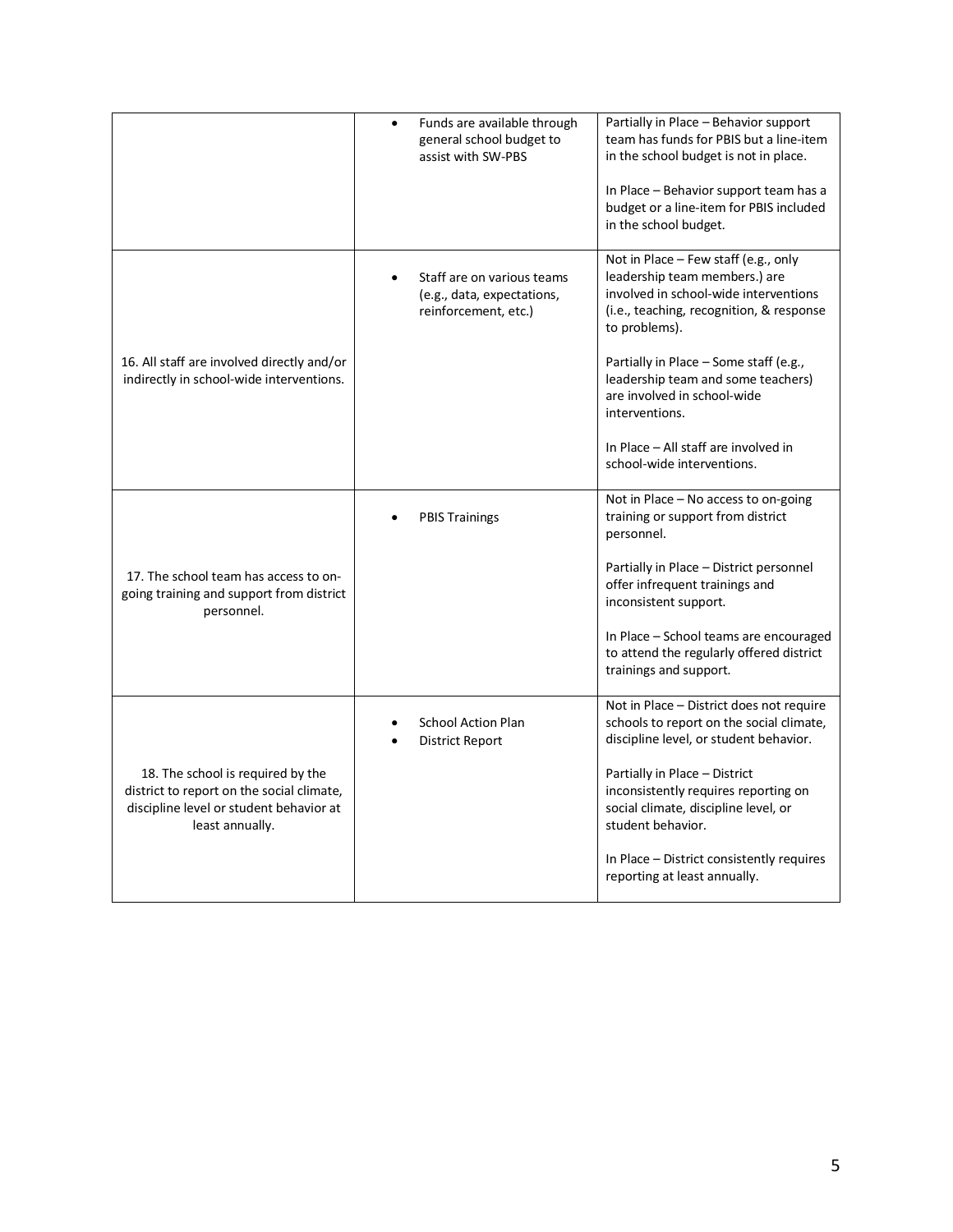#### **Subscale: Non-Classroom Setting**

*Non-classroom settings are defined as particular times or places where supervision is emphasized (e.g., hallways, cafeteria, playground, bus).*

| Feature                                                                                              | Possible Data Sources                                                                                                                                         | <b>Scoring Criteria</b>                                                                                                                                                                                                                                                                                                                                                                                                            |
|------------------------------------------------------------------------------------------------------|---------------------------------------------------------------------------------------------------------------------------------------------------------------|------------------------------------------------------------------------------------------------------------------------------------------------------------------------------------------------------------------------------------------------------------------------------------------------------------------------------------------------------------------------------------------------------------------------------------|
| 1. School-wide expected student<br>behaviors apply to non-classroom<br>settings.                     | Matrix<br>$\bullet$<br>School-wide expected<br>$\bullet$<br>behavior signage in non-<br>classroom settings<br>Student handbook<br>Staff handbook<br>$\bullet$ | Not in Place - Non-classroom<br>behavioral expectations are identified<br>but do not align with school-wide<br>expectations.<br>Partially in Place - Non-classroom<br>behavioral expectations are identified<br>but may not be included on matrix or<br>be posted in non-classroom settings<br>In Place - Non-classroom behavioral<br>expectations are positively stated,<br>posted, and aligned with school-wide<br>expectations. |
| 2. School-wide expected student<br>behaviors are taught in non-classroom<br>settings.                | Lesson plans<br>Teaching schedule includes<br>$\bullet$<br>non-classroom settings                                                                             | Not in Place - Expected behaviors are<br>not taught<br>Partially in Place - Expected behaviors<br>are taught informally or inconsistently<br>In Place - Formal system is used to<br>teach expected behaviors directly to<br>students in non-classroom settings<br>AND the majority of staff can list the<br>school-wide expectations.                                                                                              |
| 3. Supervisors actively supervise<br>(move, scan, & interact) students in<br>non-classroom settings. | Procedures/expectations<br>provided in staff handbook<br>Informal walkthroughs<br>٠                                                                           | Not in Place - No staff are present in<br>non-classroom settings or are present<br>but not supervising.<br>Partially in Place - Non-classroom<br>settings are supervised but not actively<br>or consistently.<br>In Place - Staff actively supervise<br>(move, scan, and interact) in non-<br>classroom settings consistently.                                                                                                     |
| 4. Rewards exist for meeting expected<br>student behaviors in non-classroom<br>settings.             | <b>Recognition System</b>                                                                                                                                     | Not in Place - No formal system for<br>acknowledging students<br>Partially in Place - Formal system is in<br>place but is used infrequently.<br>In Place - Formal system for<br>acknowledging student behavior is<br>used consistently by all staff.                                                                                                                                                                               |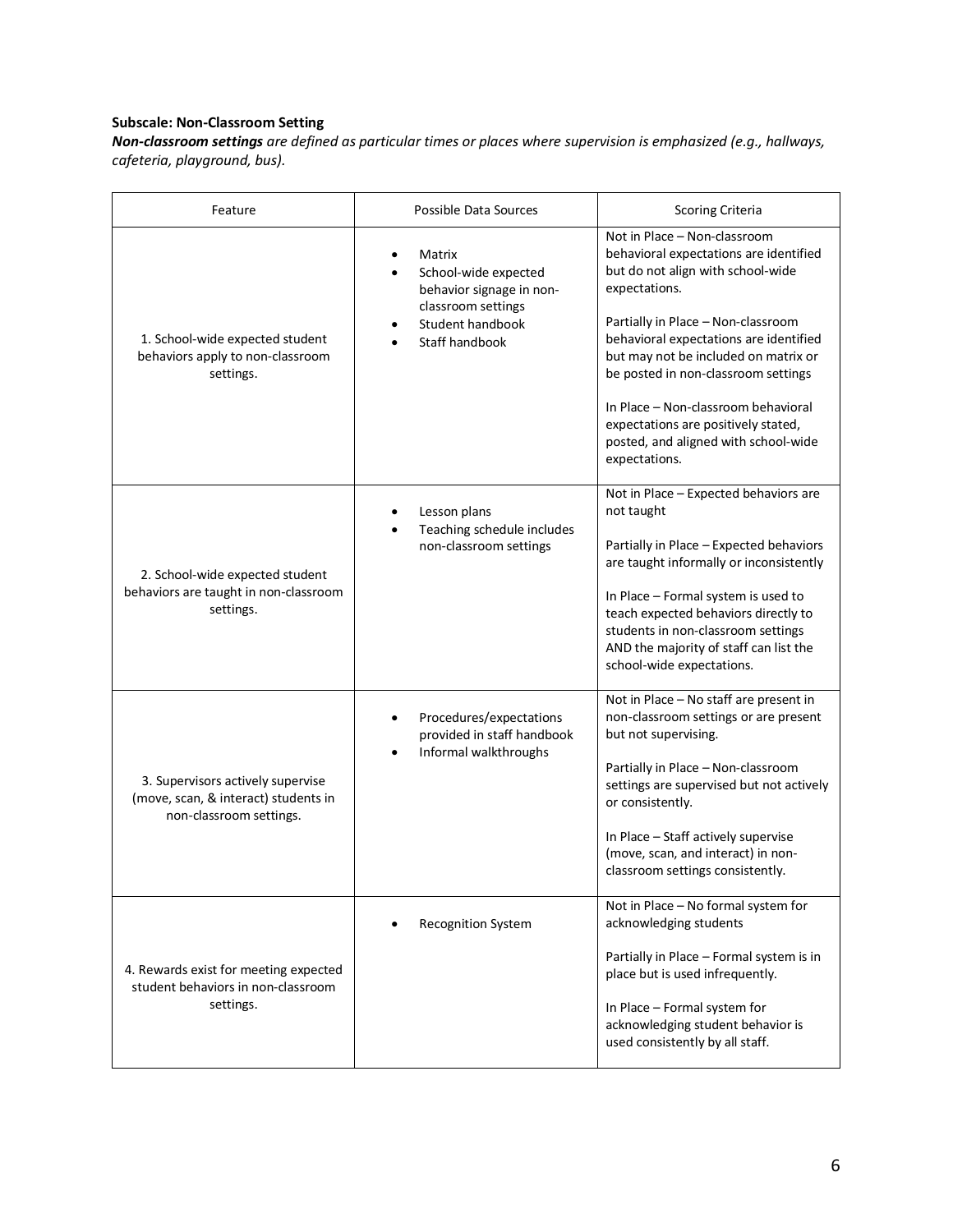| 5. Physical/architectural features are<br>modified to limit (a) unsupervised<br>settings, (b) unclear traffic patterns,<br>and (c) inappropriate access to & exit<br>from school grounds. | Map of school<br>Safety/Security procedures<br>Directional signs                                                      | Not in Place - Physical/architectural<br>features cause or allow for<br>unsupervised settings, unclear traffic<br>patterns and inappropriate access to &<br>exit from school grounds.<br>Partially in Place - Some<br>physical/architectural features are<br>modified to limit unsupervised settings,<br>unclear traffic patterns and<br>inappropriate access to & exit from<br>school grounds.<br>In Place - Physical/architectural<br>features are modified to permit<br>supervision, safe traffic patterns, and<br>movement to and from school<br>grounds. |
|-------------------------------------------------------------------------------------------------------------------------------------------------------------------------------------------|-----------------------------------------------------------------------------------------------------------------------|---------------------------------------------------------------------------------------------------------------------------------------------------------------------------------------------------------------------------------------------------------------------------------------------------------------------------------------------------------------------------------------------------------------------------------------------------------------------------------------------------------------------------------------------------------------|
| 6. Scheduling of student movement<br>ensures appropriate numbers of<br>students in non-classroom spaces.                                                                                  | Daily schedule<br>Dismissal procedures                                                                                | Not in Place - Dismissal and transitions<br>are not staggered; all students move<br>throughout the building at the same<br>time.<br>Partially in Place - Dismissal and some<br>transitions are staggered but are not<br>effective.<br>In Place - Dismissal and transitions are<br>staggered, effective, and ensure<br>students move throughout non-<br>classroom spaces efficiently.                                                                                                                                                                          |
| 7. Staff receives regular opportunities<br>for developing and improving active<br>supervision skills.                                                                                     | Professional<br>development/training<br>calendar<br>Staff handbook<br>Professional<br>development/training<br>lessons | Not in Place - No process for teaching<br>staff active supervision skills is in place<br>and/or opportunities are not provided.<br>Partially in Place - Process is<br>informal/unwritten, not part of<br>professional development calendar,<br>and/or does not include all staff.<br>In Place - Formal process for teaching<br>all staff active supervision skills exists<br>and all staff have opportunities to<br>develop skills.                                                                                                                           |
| 8. Status of student behavior and<br>management practices are evaluated<br>quarterly from data.                                                                                           | <b>Big 5 Report</b><br>Tier 1 PBIS Team meeting<br>minutes<br>School policy                                           | Not in Place - Data is not collected or<br>data is reviewed but not used.<br>Partially in Place - Data is collected<br>informally or data is reviewed and used<br>for decision-making, but less than<br>quarterly.<br>In Place - Discipline data system graphs<br>frequency of problem behavior, events<br>by behavior, location, time of day, and                                                                                                                                                                                                            |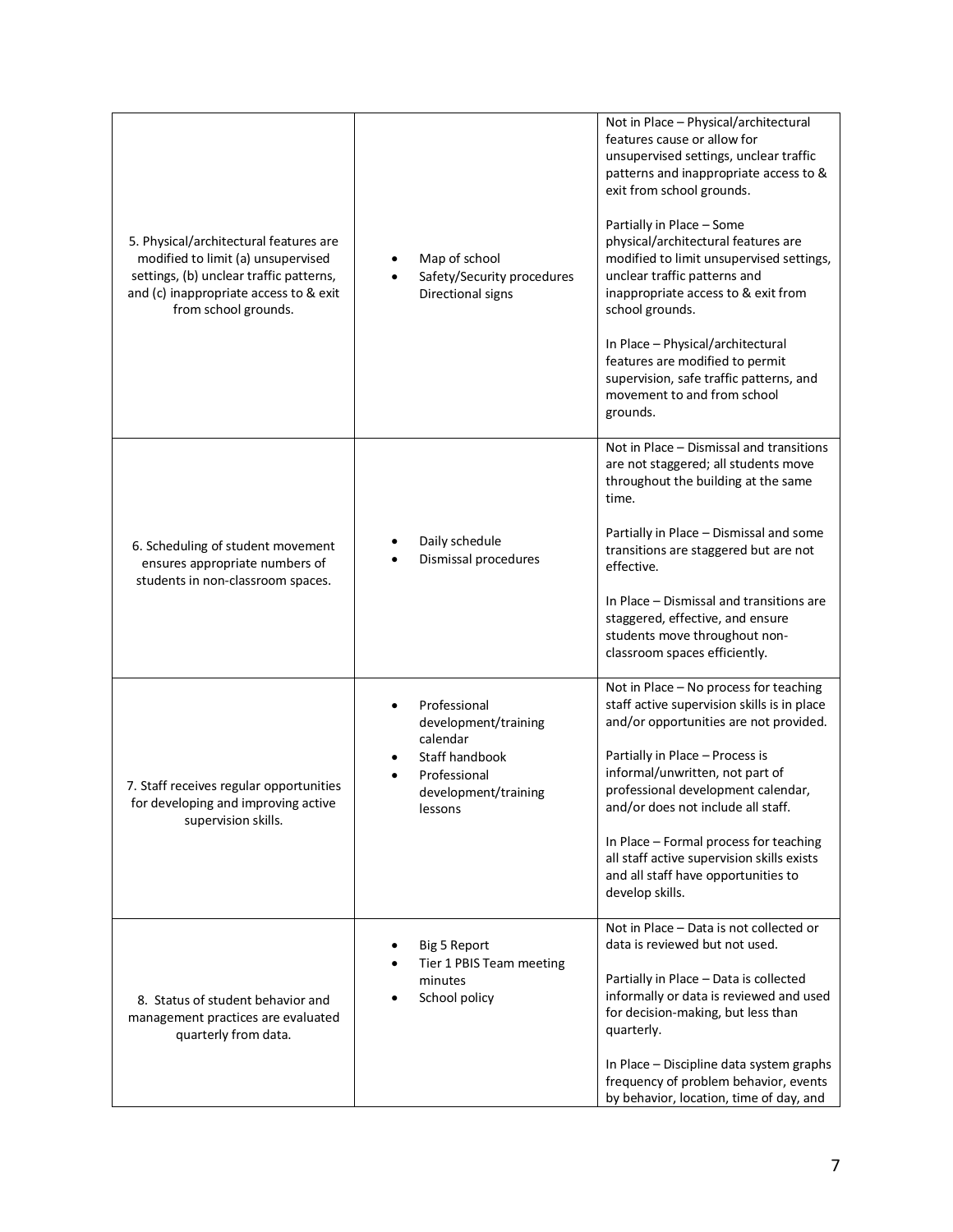|                                                                                                  |                                                                                          | student; the team reviews discipline<br>data and uses data for decision-making<br>at least quarterly.                                                                                                                                                                                                                                                                                                                                                                                                           |
|--------------------------------------------------------------------------------------------------|------------------------------------------------------------------------------------------|-----------------------------------------------------------------------------------------------------------------------------------------------------------------------------------------------------------------------------------------------------------------------------------------------------------------------------------------------------------------------------------------------------------------------------------------------------------------------------------------------------------------|
| 9. All staff are involved directly or<br>indirectly in management of non-<br>classroom settings. | Informal surveys<br>Staff meeting minutes<br>٠<br>Team meeting minutes<br>Staff handbook | Not in Place - Faculty and staff are not<br>shown data at least yearly and do not<br>provide input on non-classroom<br>practices.<br>Partially in Place - Faculty and staff<br>have been shown data more than<br>yearly OR have provided feedback on<br>Tier 1 non-classroom practices within<br>the past 12 months but not both.<br>In Place - Faculty and staff are shown<br>data at least 4 times per year AND have<br>provided feedback on Tier 1 non-<br>classroom practices within the past 12<br>months. |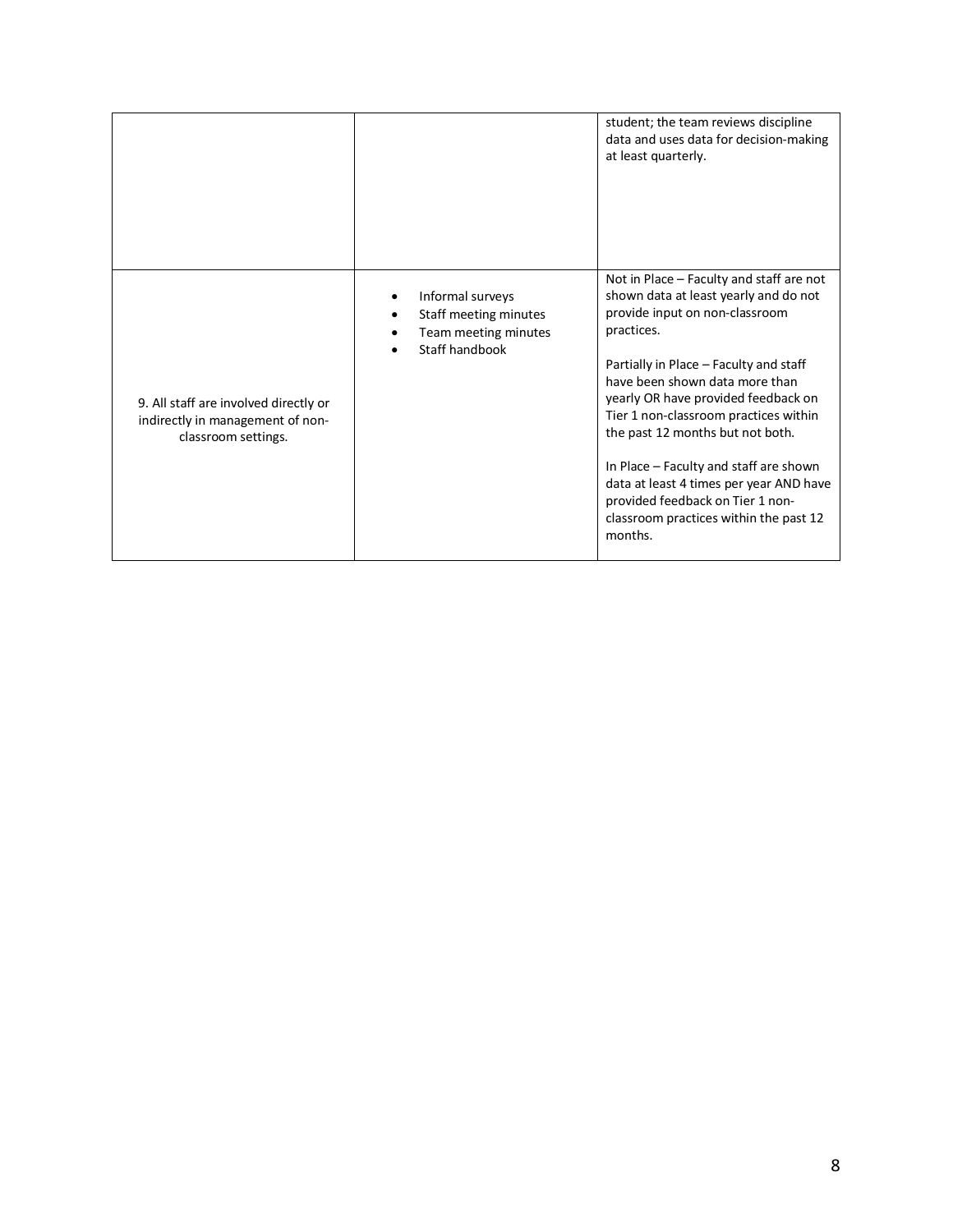# **Subscale: Classroom Setting**

*Classroom settings are defined as instructional settings in which teacher(s) supervise & teach groups of students.*

| Feature                                                                                                              | Possible Data Sources                                                                                                                        | <b>Scoring Criteria</b>                                                                                                                                                                                                                                                                                                                                                                                        |
|----------------------------------------------------------------------------------------------------------------------|----------------------------------------------------------------------------------------------------------------------------------------------|----------------------------------------------------------------------------------------------------------------------------------------------------------------------------------------------------------------------------------------------------------------------------------------------------------------------------------------------------------------------------------------------------------------|
| 1. Expected student behavior &<br>routines in classrooms are stated<br>positively & defined clearly.                 | Lesson plans<br>Teaching schedule<br>Matrix<br>Procedures list<br>Signage in classrooms<br>Informal observations                             | Not in Place - Classroom behaviors and<br>routines have not been identified, are<br>not defined clearly, or are not stated<br>positively.<br>Partially in Place - Classroom behaviors<br>and/or routines have been identified<br>but are not defined clearly or stated<br>positively.<br>In Place – Classroom behaviors and<br>routines have been identified and are<br>defined clearly and stated positively. |
| 2. Problem behaviors are defined<br>clearly.                                                                         | Problem behavior<br>definitions<br>Staff handbook<br>$\bullet$<br>Student handbook<br>School policy<br>Discipline flowchart                  | Not in place - Problem behaviors have<br>not been defined.<br>Partially in Place - Problem behaviors<br>have been identified but are not<br>defined clearly (e.g., may not be<br>observable or measureable).<br>In Place - Problem behaviors have<br>been identified and are clearly defined<br>(e.g., are BOTH observable and<br>measureable).                                                                |
| 3. Expected student behavior &<br>routines in classrooms are taught<br>directly.                                     | Lesson plans<br>Teaching schedule                                                                                                            | Not in Place - Expected student<br>behaviors and routines are not taught.<br>Partially in Place - Expected student<br>behaviors and routines are taught<br>indirectly, informally or inconsistently.<br>In Place - Expected student behaviors<br>and routines are explicitly taught (e.g.,<br>using direct instructional methods.)                                                                             |
| 4. Expected student behaviors are<br>acknowledged regularly (positively<br>reinforced) (>4 positives to 1 negative). | Recognition system<br>$\bullet$<br>Informal walk-through<br>$\bullet$<br>Informal administrator<br>$\bullet$<br>interview<br>Self-assessment | Not in Place - Expected student<br>behaviors are not acknowledged (0<br>positives to greater than/more than 1<br>negative).<br>Partially in Place - Expected student<br>behaviors are inconsistently<br>acknowledged (1:1 correspondence of<br>positives to negatives); feedback by<br>staff is not specific.<br>In Place - Expected student behaviors<br>are consistently acknowledged and at 4               |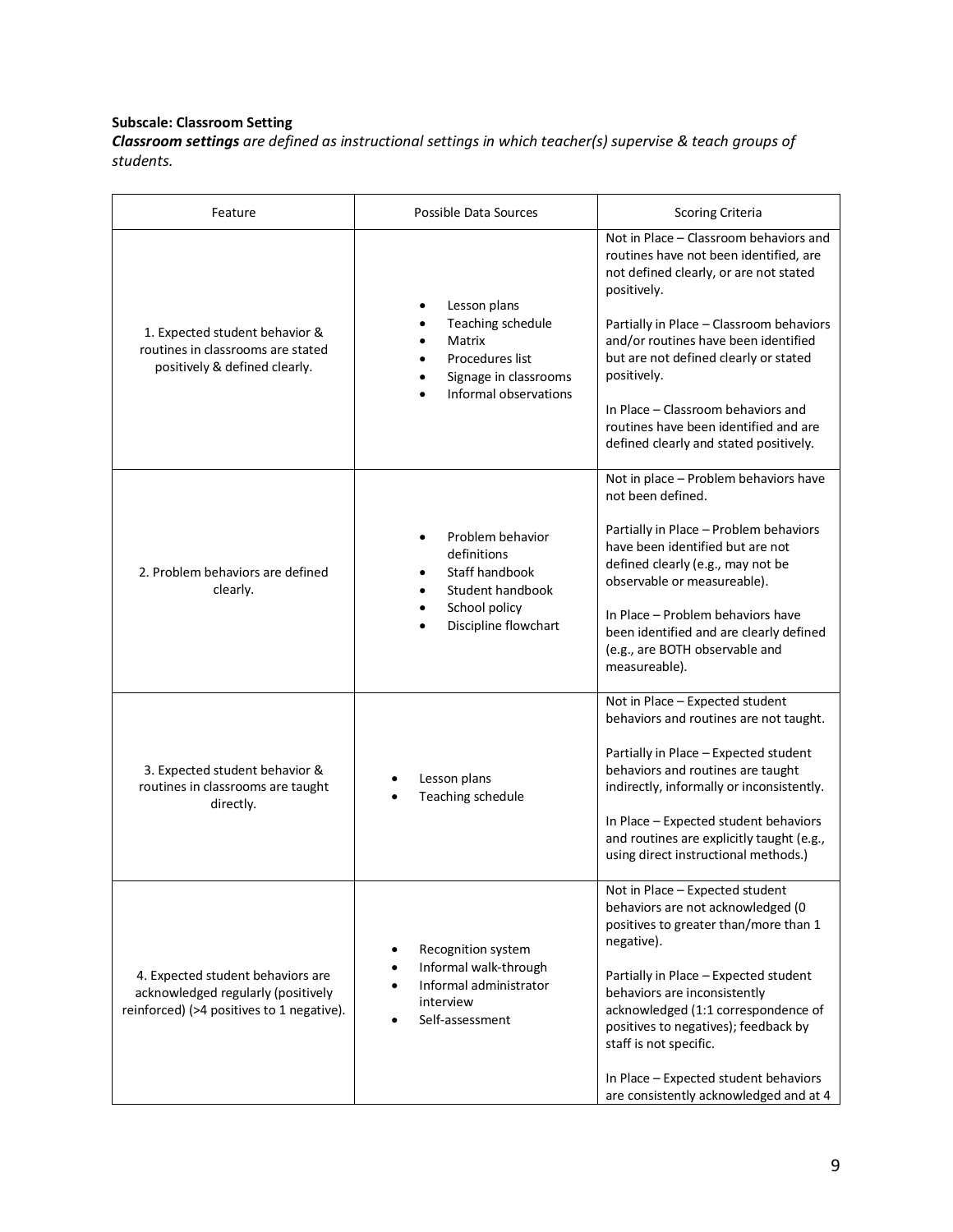|                                                                                                                 |                                                                                                                                             | positives to 1 negative rate; feedback<br>by staff is specific.                                                                                                                                                                                                                                                                                                                                                                            |
|-----------------------------------------------------------------------------------------------------------------|---------------------------------------------------------------------------------------------------------------------------------------------|--------------------------------------------------------------------------------------------------------------------------------------------------------------------------------------------------------------------------------------------------------------------------------------------------------------------------------------------------------------------------------------------------------------------------------------------|
| 5. Problem behaviors receive<br>consistent consequences.                                                        | Informal walk-through<br>Informal administrator<br>interview<br>Menu of consequences                                                        | Not in Place - Problem behaviors<br>receive no consequences.<br>Partially in Place - Problem behaviors<br>receive inconsistent consequences.<br>In Place - Problem behaviors receive<br>consistent consequences.                                                                                                                                                                                                                           |
| 6. Procedures for expected & problem<br>behaviors are consistent with school-<br>wide procedures.               | Matrix<br>Recognition system<br>Problem behavior definitions<br>Discipline flowchart                                                        | Not in Place - Procedures for expected<br>and problem behaviors do not exist or<br>do not match school-wide procedures.<br>Partially in Place - Procedures for<br>expected and problem behaviors exist<br>but are not consistent with school-wide<br>procedures.<br>In Place - Procedures for expected and<br>problem behaviors are consistent (e.g.,<br>align) with school-wide procedures.                                               |
| 7. Classroom-based options exist to<br>allow classroom instruction to continue<br>when problem behavior occurs. | Discipline flowchart<br>Menu of<br>options/consequences<br>Lesson plans<br>Teachers are trained in<br>evidence based classroom<br>practices | Not in Place - Classroom-based options<br>do not exist; classroom instruction is<br>stopped when problem behaviors<br>occur.<br>Partially in Place - Classroom-based<br>options exist but are not consistently<br>implemented when problem behaviors<br>occur.<br>In Place - Classroom-based options<br>exist and are consistently and<br>seamlessly employed when problem<br>behaviors occur.                                             |
| 8. Instruction & curriculum materials<br>are matched to student ability (math,<br>reading, language).           | Lesson plans<br>٠<br>Informal walkthroughs<br>٠<br>Teachers are trained in<br>٠<br>evidence based classroom<br>practices                    | Not in Place - Instruction and<br>curriculum materials are NOT matched<br>to student ability (e.g., instruction/<br>curriculum too easy or too difficult for<br>students).<br>Partially in Place - Instruction and<br>curriculum materials are inconsistently<br>and only occasionally matched to<br>student level.<br>In Place – Instruction and curriculum<br>materials are consistently aligned with<br>students' individual abilities. |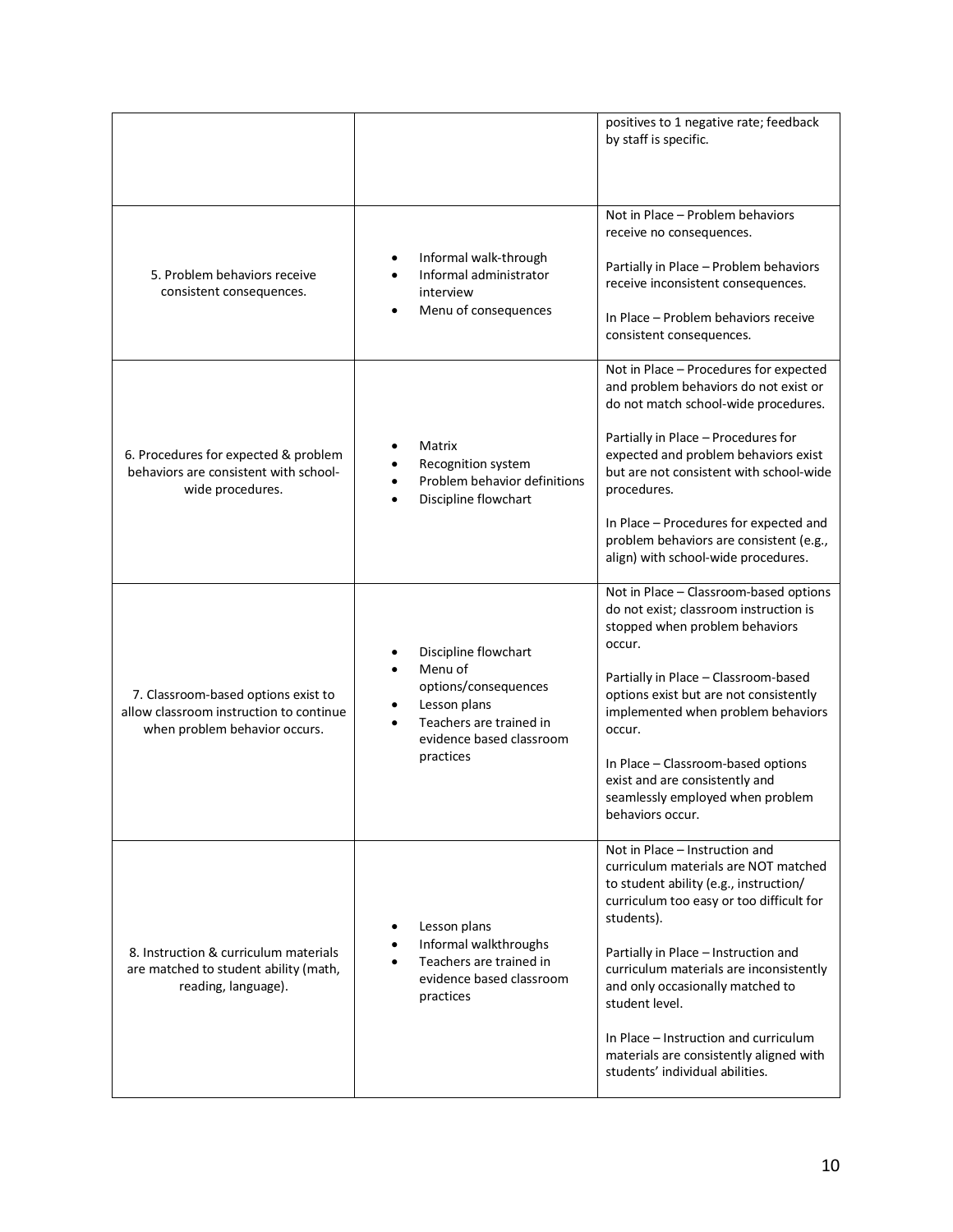| 9. Students experience high rates of<br>academic success ( $\geq$ 75% correct).                                                     | Student work samples<br>Assessment data<br>Informal walk-through<br>Improvement in<br>academics compared to<br>discipline data is shared<br>with the staff<br>Multi year comparisons<br>Informal student surveys | Not in Place - Students experience low<br>rates of academic success (≤ 50%<br>correct).<br>Partially in Place - Students experience<br>some academic success, but quite<br>limited (> 50% but < 75% correct).<br>In Place - Students consistently and<br>repeatedly experience high rates of<br>academic success (≥ 75% correct).                                       |
|-------------------------------------------------------------------------------------------------------------------------------------|------------------------------------------------------------------------------------------------------------------------------------------------------------------------------------------------------------------|-------------------------------------------------------------------------------------------------------------------------------------------------------------------------------------------------------------------------------------------------------------------------------------------------------------------------------------------------------------------------|
| 10. Teachers have regular<br>opportunities for access to assistance<br>& recommendations (observation,<br>instruction, & coaching). | Observation data<br>Professional<br>development<br>Informal walk-throughs<br>Self-assessments                                                                                                                    | Not in Place - Teachers have no<br>opportunities to access feedback.<br>Partially in Place - Teachers have<br>limited opportunities to access<br>feedback.<br>In Place - Teachers regularly have<br>opportunities to access feedback.                                                                                                                                   |
| 11. Transitions between instructional &<br>non-instructional activities are efficient<br>& orderly.                                 | Procedures posted in<br>classroom<br>Informal walk-throughs                                                                                                                                                      | Not in Place - Routines and procedures<br>for transitions do not exist.<br>Partially in Place - Routines and<br>procedures for transitions exist but are<br>not posted, and/or are not taught<br>and/or are not regularly adhered to.<br>In Place - Routines and procedures are<br>posted, taught, implemented<br>efficiently and orderly, and followed by<br>students. |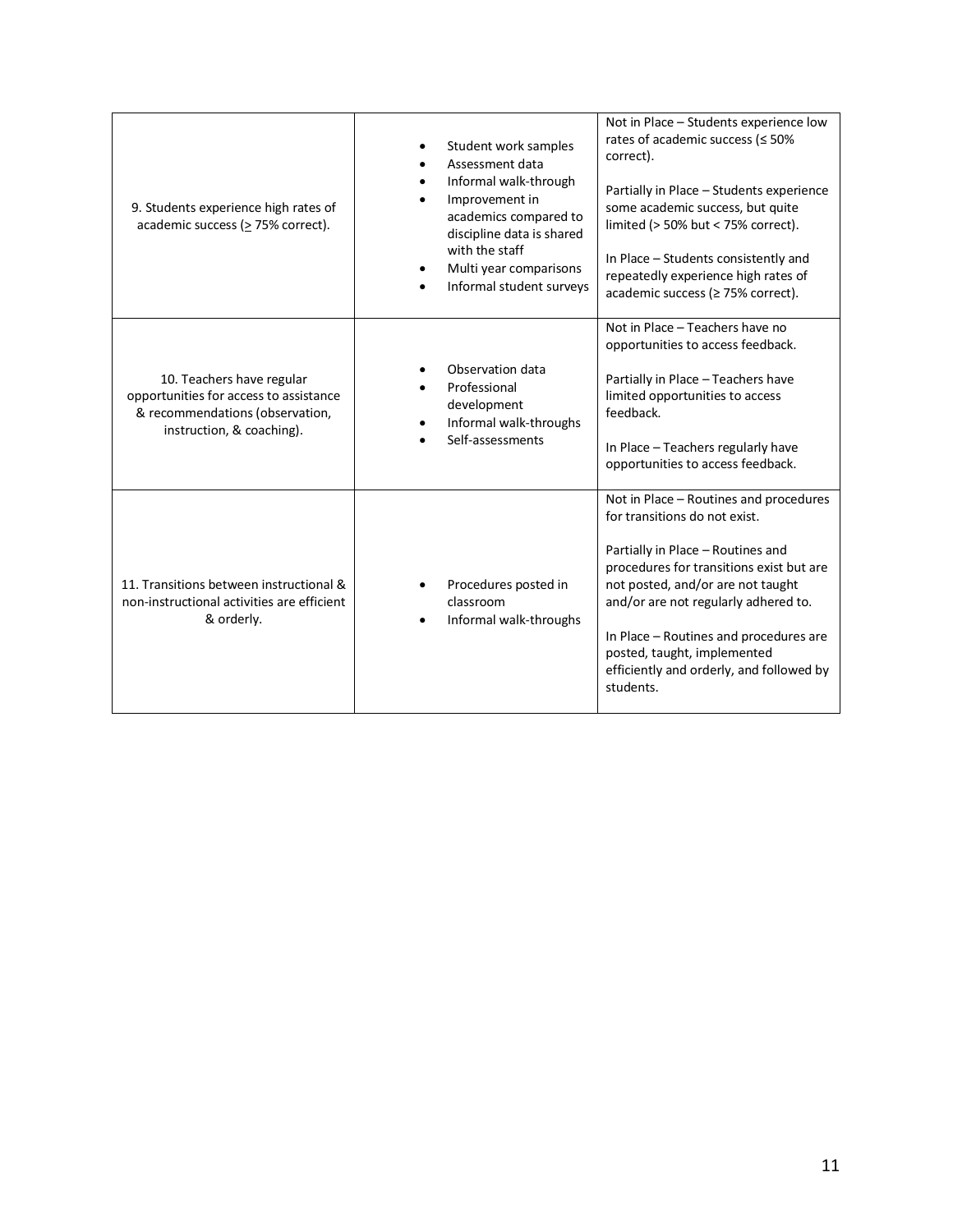# **Subscale: Individual Student Systems**

*Individual student systems are defined as specific supports for students who engage in chronic problem behaviors (1%-7% of enrollment)*

| Feature                                                                                                                          | Possible Data Sources                                                                                                                                                       | <b>Scoring Criteria</b>                                                                                                                                                                                                                                                                                                                                                                                                                                                                                                                                                                                |
|----------------------------------------------------------------------------------------------------------------------------------|-----------------------------------------------------------------------------------------------------------------------------------------------------------------------------|--------------------------------------------------------------------------------------------------------------------------------------------------------------------------------------------------------------------------------------------------------------------------------------------------------------------------------------------------------------------------------------------------------------------------------------------------------------------------------------------------------------------------------------------------------------------------------------------------------|
| 1. Assessments are conducted regularly<br>to identify students with chronic<br>problem behaviors.                                | Multiple data sources used<br>(e.g. ODRs, time out of<br>instruction, attendance,<br>academic performance)<br>Team decision rubric<br>Team meeting minutes<br>School policy | Not in Place - No formal assessments<br>or reviews of data are used to identify<br>students with chronic problem<br>hehaviors.<br>Partially in Place - Formal assessments<br>or reviews of data are used to identify<br>students with chronic problem<br>behaviors, but not regularly or<br>consistently.<br>In Place - Formal assessments and<br>consistent review of data are used to<br>identify students with chronic problem<br>behaviors (e.g. students with 2 or more<br>ODRs are brought to the attention of<br>the behavior support team).                                                    |
| 2. A simple process exists for teachers<br>to request assistance.                                                                | Request for assistance form<br>Staff handbook                                                                                                                               | Not in Place - No formal or simple<br>process exists for requesting<br>assistance.<br>Partially in Place - A process exists for<br>teachers to request assistance with<br>students with chronic problem<br>behaviors, but it is lengthy (e.g.,<br>process takes more than 10 minutes to<br>complete).<br>In Place - A simple process (e.g., less<br>than 10 minutes) is available for<br>teachers to request assistance.                                                                                                                                                                               |
| 3. A behavior support team responds<br>promptly (within 2 working days) to<br>students who present chronic problem<br>hehaviors. | Tier 1 PBIS Team meeting<br>minutes<br>Behavior support team<br>meeting calendar                                                                                            | Not in Place – There is not a behavior<br>support team or the behavior support<br>team does not respond to students<br>who present chronic problem<br>behaviors.<br>Partially in Place - The behavior<br>support team responds to students<br>who present chronic problem<br>behaviors, but not promptly (i.e.,<br>within 2 working days).<br>In Place - Within 2 working days of a<br>student being identified as having<br>chronic problem behaviors the<br>behavior support team responds (e.g.<br>collects additional data, places in<br>intervention, recommends<br>environmental manipulations). |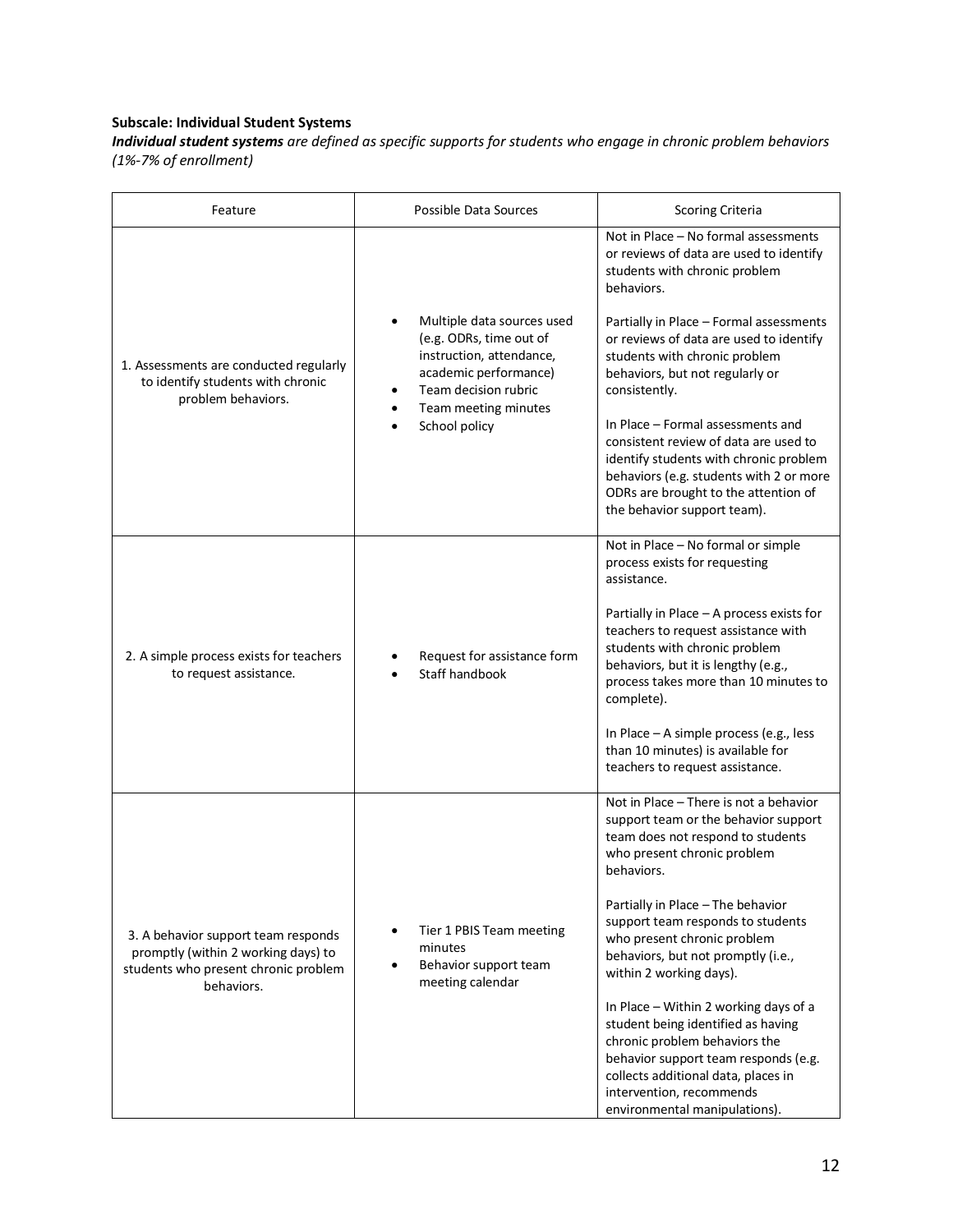| 4. Behavioral support team includes an<br>individual skilled at conducting<br>functional behavioral assessment.                        | Team meeting roles &<br>responsibilities descriptions                                                                                                               | Not in Place - No members of the<br>behavioral support team are<br>trained/skilled at conducting functional<br>behavioral assessment.<br>Partially in Place - At least 1 member<br>of the behavioral support team has<br>some understanding of how to conduct<br>a functional behavioral assessment, but<br>has not been trained.<br>In Place $-$ At least 1 member of the<br>behavioral support team is<br>trained/skilled at conducting functional<br>behavioral assessment. |
|----------------------------------------------------------------------------------------------------------------------------------------|---------------------------------------------------------------------------------------------------------------------------------------------------------------------|--------------------------------------------------------------------------------------------------------------------------------------------------------------------------------------------------------------------------------------------------------------------------------------------------------------------------------------------------------------------------------------------------------------------------------------------------------------------------------|
| 5. Local resources are used to conduct<br>functional assessment-based behavior<br>support planning (~10<br>hrs/week/student).          | Appropriate district level<br>personnel assigned to<br>buildings (e.g., school<br>psychologist, behavior<br>interventionist)<br>Community agencies and<br>resources | Not in Place - No local resources have<br>been identified or are available.<br>Partially in Place - Some local<br>resources have been identified but are<br>not used consistently.<br>In Place - Local resources are identified<br>and used regularly.                                                                                                                                                                                                                         |
| 6. Significant family &/or community<br>members are involved when<br>appropriate & possible.                                           | Team meeting minutes<br>Family communication                                                                                                                        | Not in Place - Significant family and<br>community members are not involved<br>in behavior support planning.<br>Partially in Place - Significant family<br>and community members are<br>occasionally involved in behavior<br>support planning for students when<br>appropriate and possible.<br>In Place - Significant family and<br>community members are consistently<br>involved in behavior support planning<br>for students when appropriate and<br>possible.             |
| 7. School includes formal opportunities<br>for families to receive training on<br>behavioral support/positive parenting<br>strategies. | Lesson plans for family<br>trainings<br>School calendar<br>Survey data                                                                                              | Not in Place - School does not provide<br>opportunities for families to receive<br>training on behavioral support/positive<br>parenting strategies.<br>Partially in Place - Informal<br>opportunities exist for families to<br>receiving training on behavioral<br>support/positive parenting strategies.<br>In Place - Formal opportunities exist<br>for families to receive training on<br>behavioral support/positive parenting<br>strategies.                              |